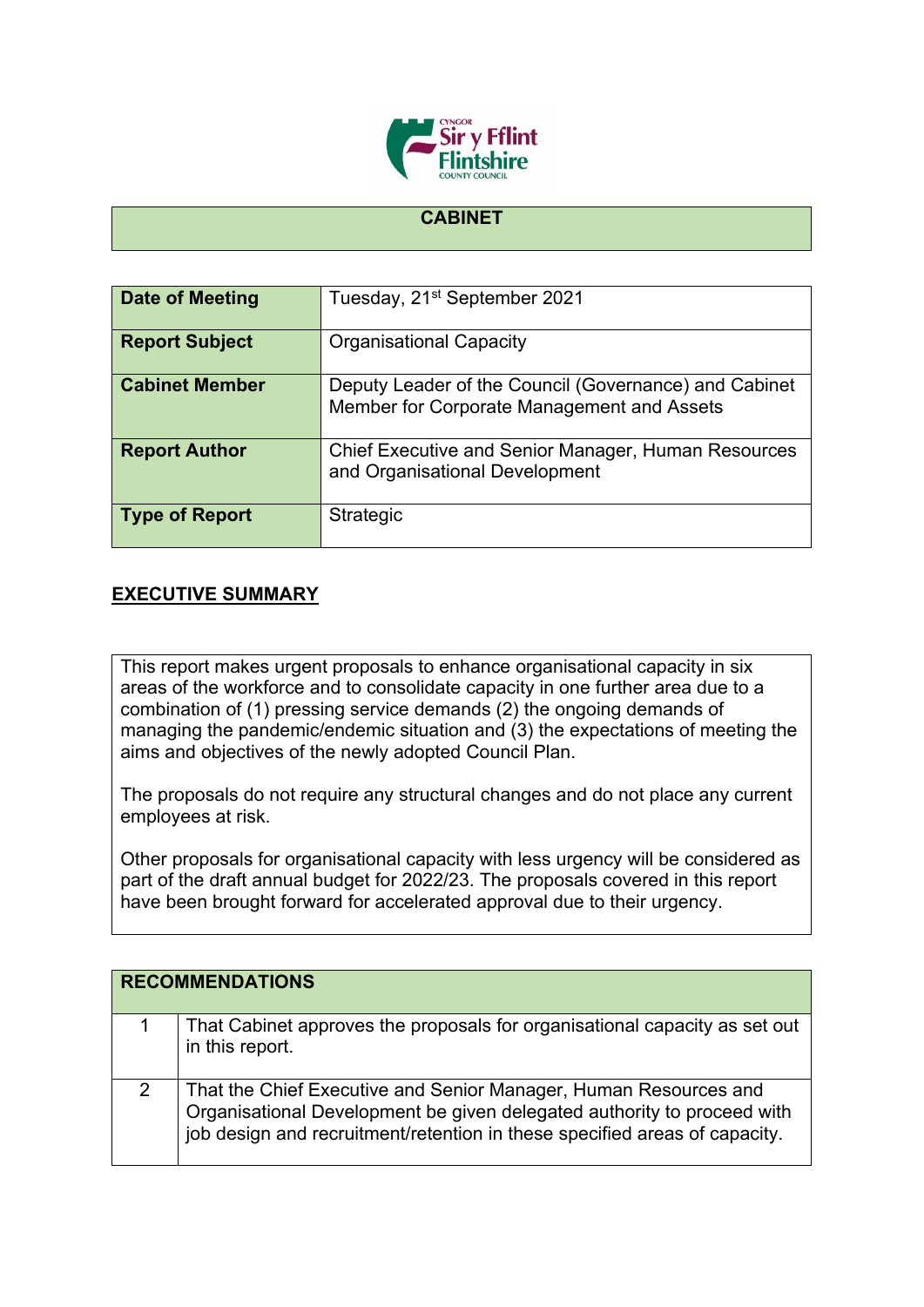## **REPORT DETAILS**

| 1.00 | <b>ORGANISATIONAL CAPACITY</b>                                                                                                                                                                                                                                                                                                                                                                                                                                                                                                                                                                                             |
|------|----------------------------------------------------------------------------------------------------------------------------------------------------------------------------------------------------------------------------------------------------------------------------------------------------------------------------------------------------------------------------------------------------------------------------------------------------------------------------------------------------------------------------------------------------------------------------------------------------------------------------|
| 1.01 | This report makes urgent proposals to enhance organisational capacity in<br>six areas of the workforce and to consolidate capacity in one further area<br>due to a combination of (1) pressing service demands (2) the ongoing<br>demands of managing the pandemic/endemic situation and (3) the<br>expectations of meeting the aims and objectives of the newly adopted<br>Council Plan.                                                                                                                                                                                                                                  |
| 1.02 | The proposals are made for the following areas of the workforce/functions.<br>Each proposal is supported by a business case. The applications for<br>prioritised support have been reviewed in detail by the Chief Executive and<br>Senior Manager, Human Resources and Organisational Development and<br>the full Chief Officer Team:-                                                                                                                                                                                                                                                                                    |
|      | 1. Environmental Health<br>2. Enforcement                                                                                                                                                                                                                                                                                                                                                                                                                                                                                                                                                                                  |
|      | 3. Regeneration and Town Centres                                                                                                                                                                                                                                                                                                                                                                                                                                                                                                                                                                                           |
|      | 4. Flood Prevention and Response                                                                                                                                                                                                                                                                                                                                                                                                                                                                                                                                                                                           |
|      | 5. Occupational Health<br>6. Legal                                                                                                                                                                                                                                                                                                                                                                                                                                                                                                                                                                                         |
|      | 7. Social Value *                                                                                                                                                                                                                                                                                                                                                                                                                                                                                                                                                                                                          |
|      | *The Social Value is a current post with time-limited funding for three years which<br>we recommend is made permanent                                                                                                                                                                                                                                                                                                                                                                                                                                                                                                      |
| 1.03 | The proposals do not require any structural changes and do not place any<br>current employees at risk.                                                                                                                                                                                                                                                                                                                                                                                                                                                                                                                     |
| 1.04 | A summary of the business case for each workforce, the number of posts<br>involved and an estimate of the cost is set out below.                                                                                                                                                                                                                                                                                                                                                                                                                                                                                           |
| 1.05 | <b>Environmental Health</b>                                                                                                                                                                                                                                                                                                                                                                                                                                                                                                                                                                                                |
|      | The Environmental Health function has been central to the response to the<br>Covid-19 pandemic at national, regional and local levels. The demands on<br>the service will continue as part of longer-term recovery planning. Existing<br>work programmes for environmental health have had to be revised to<br>accommodate this new workload. The organisational and reputational risk<br>is that core statutory duties have either not been able to be undertaken or<br>have been severely limited. Some services have been temporarily stood<br>down and there is a backlog of inspection requirements, complaints, etc. |
|      | The proposal is to increase the resource available through two additional<br>posts: an Environmental Health Officer (Food Safety) and an<br>Environmental Health Officer (Health & Safety).                                                                                                                                                                                                                                                                                                                                                                                                                                |
|      | The budget requirement is estimated at £106,300 per annum to include on<br>costs. This would be an annual recurring cost within the base budget.                                                                                                                                                                                                                                                                                                                                                                                                                                                                           |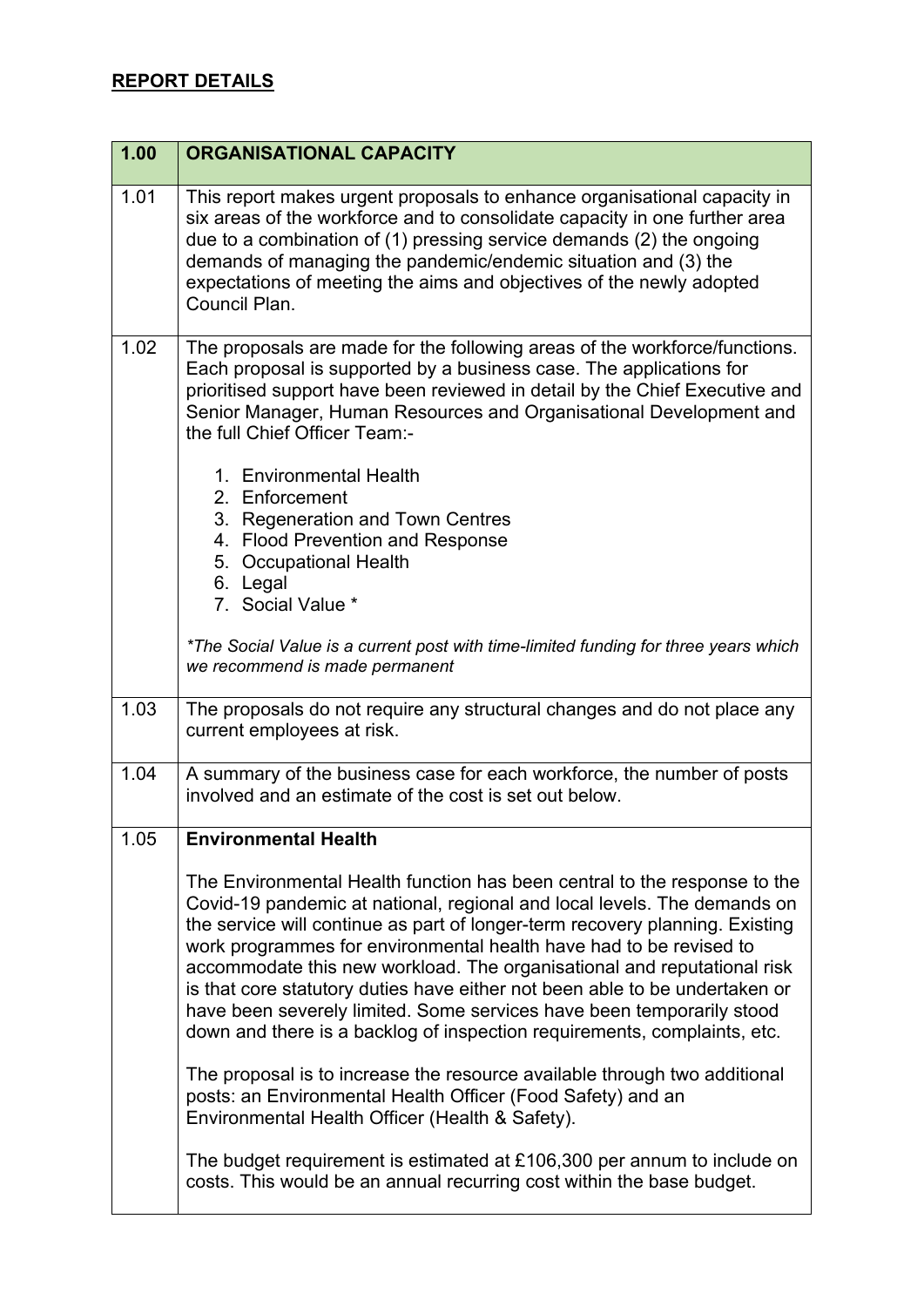| 1.06 | <b>Enforcement</b>                                                                                                                                                                                                                                                                                                                                                                                                                                                                                                                                                                                                                                                                                                                                       |
|------|----------------------------------------------------------------------------------------------------------------------------------------------------------------------------------------------------------------------------------------------------------------------------------------------------------------------------------------------------------------------------------------------------------------------------------------------------------------------------------------------------------------------------------------------------------------------------------------------------------------------------------------------------------------------------------------------------------------------------------------------------------|
|      | <b>Planning Enforcement</b>                                                                                                                                                                                                                                                                                                                                                                                                                                                                                                                                                                                                                                                                                                                              |
|      | Planning Enforcement is an area where increased capacity is required to<br>meet our performance standards and expectations. The recruitment of a<br>third Planning Enforcement Officer will help progress outstanding<br>enforcement complaints, ensure the service is more responsive to local<br>need, and ensure manageable caseloads for Enforcement Officers<br>enabling investigations to be concluded more swiftly. This will result in<br>additional demand for Legal Services and is linked to the legal business<br>case (see 1.10 below).                                                                                                                                                                                                     |
|      | The budget requirement is estimated at £47,332 per annum to include on<br>costs. This would be an annual recurring cost within the base budget.                                                                                                                                                                                                                                                                                                                                                                                                                                                                                                                                                                                                          |
|      | <b>Streetscene Enforcement</b>                                                                                                                                                                                                                                                                                                                                                                                                                                                                                                                                                                                                                                                                                                                           |
|      | Civil Parking and Environmental Enforcement is an area where additional<br>capacity is required to meet increasing demand resulting from new and<br>updated legislation; increased reporting of environmental offences (litter,<br>dog fouling, etc.); and the implementation of successful highway<br>improvement schemes resulting in greater distances of traffic restrictions<br>to be monitored. The recruitment of two additional Enforcement Officers<br>will increase capacity for environmental offences, provide greater<br>resilience for the service as a whole over a full seven day working week<br>and help offset additional costs elsewhere in service provision, i.e. street<br>cleansing, waste disposal and waste/fly-tip clearance. |
|      | The budget requirement is estimated at £70,232 per annum to include on<br>costs. This would be an annual recurring cost within the base budget.                                                                                                                                                                                                                                                                                                                                                                                                                                                                                                                                                                                                          |
|      | Alongside effective enforcement the Council is looking to increase<br>proactive education and engagement, as well as deterrents, to prevent and<br>reduce the number of environmental crimes locally through behavioural<br>change. It is proposed to increase resource available to do this through<br>creating an Environmental Improvement Co-ordinator, who would act as<br>the conduit between the Council, local community and key stakeholders<br>such as Keep Wales Tidy, whilst also ensuring delivery against the Caru<br>Cymru initiatives.                                                                                                                                                                                                   |
|      | The budget requirement is estimated at £44,603 per annum (job evaluation<br>dependent) to include on costs and a small amount for materials/publicity.<br>This would be a fixed term post of two years initially with funding of<br>£37,000 per annum available through Caru Cymru.                                                                                                                                                                                                                                                                                                                                                                                                                                                                      |
| 1.07 | <b>Regeneration and Town Centres</b>                                                                                                                                                                                                                                                                                                                                                                                                                                                                                                                                                                                                                                                                                                                     |
|      | Town Centre regeneration, and now master planning, is a strategic priority<br>of the Council with ambitious targets agreed by Cabinet and contained<br>within the Council Plan. The new strategic approach requires additional<br>expertise and capacity to oversee and implement the proposed<br>programme of work.                                                                                                                                                                                                                                                                                                                                                                                                                                     |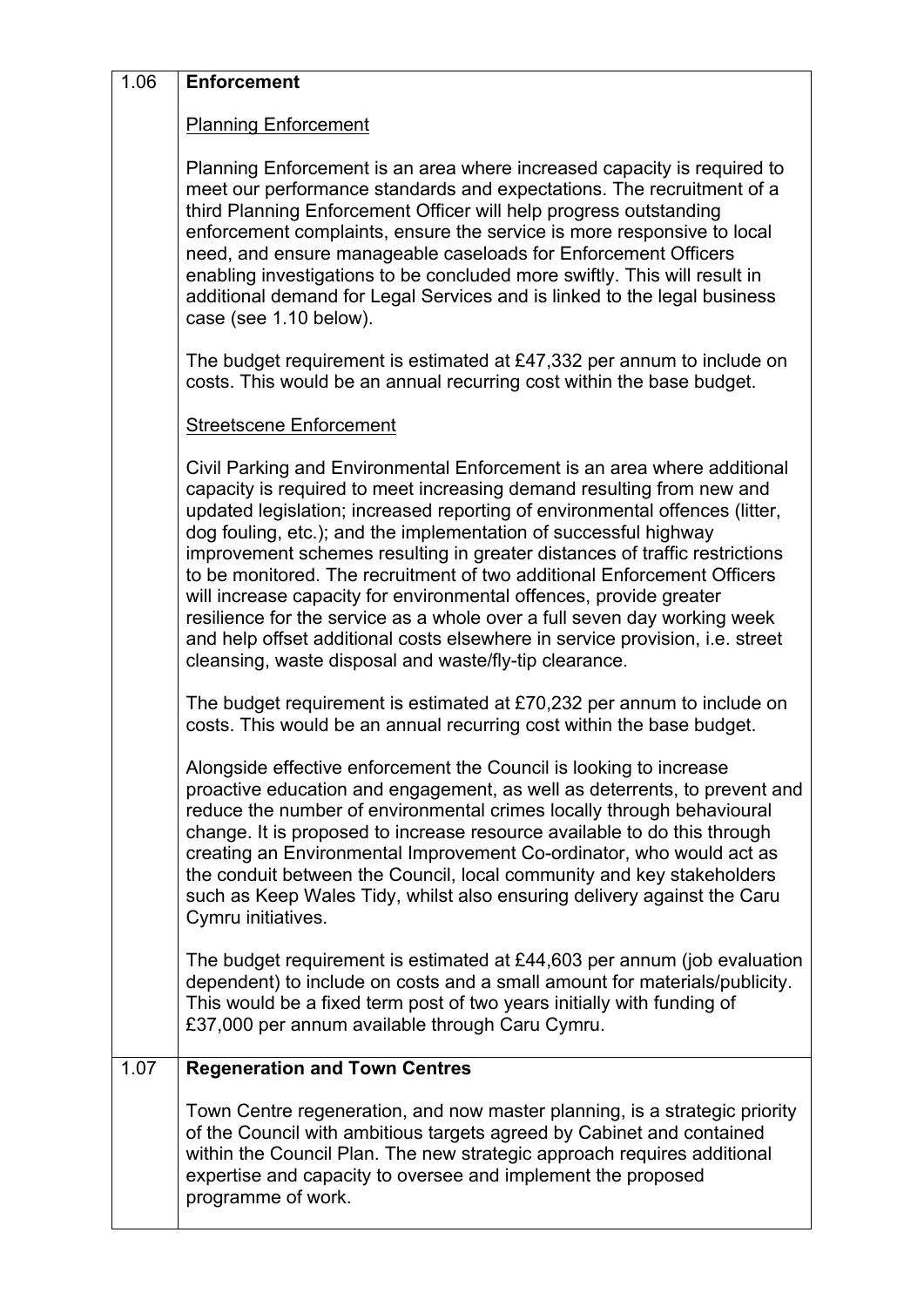|      | Recruiting a suitably experienced Regeneration Manager and<br>Regeneration Officer will provide the leadership, expertise and additional<br>capacity required to increase the number of regeneration projects the<br>Council is able to develop and deliver. The risk of not securing the<br>necessary expertise and additional capacity is that opportunities to secure<br>sustainable development in the town centres are missed, and opportunities<br>to secure external funding are not realised. |
|------|-------------------------------------------------------------------------------------------------------------------------------------------------------------------------------------------------------------------------------------------------------------------------------------------------------------------------------------------------------------------------------------------------------------------------------------------------------------------------------------------------------|
|      | The budget requirement is estimated as (1) for the Regeneration Manager<br>at £58,646 for a full financial year to include on costs and (2) for the<br>Regeneration Officer at £47,332 for a full financial year to include on costs.                                                                                                                                                                                                                                                                 |
|      | These posts will be fixed term at three years and will be funded from funds<br>set aside within the Council's Invest to Save Fund. Therefore, they will not<br>have a recurring annual cost.                                                                                                                                                                                                                                                                                                          |
| 1.08 | <b>Flood Prevention and Response</b>                                                                                                                                                                                                                                                                                                                                                                                                                                                                  |
|      | The Council has specific statutory responsibilities for flood risk<br>management. As the Lead Local Flood Authority (LLFA) and this is an<br>area where increased capacity is required to fulfil our duties, meet future<br>anticipated demand, and be able to respond to extreme weather events as<br>part of our emergency planning and prevention and response.                                                                                                                                    |
|      | Additional capacity will strengthen the Council's ability to support and<br>protect communities and homeowners who suffer the effects and<br>consequences of flooding, and to fulfil its new responsibility for approving<br>sustainable surface water drainage in new development by operating as a<br>SuDs Approving Body (SAB).                                                                                                                                                                    |
|      | The proposal is to increase the resource available to SAB and LLFA<br>through two additional Flood and Coastal Erosion Risk Management<br>Officers.                                                                                                                                                                                                                                                                                                                                                   |
|      | The budget requirement is estimated at £94,664 per annum to include on<br>costs. This would be an annual recurring cost within the base budget.                                                                                                                                                                                                                                                                                                                                                       |
|      | In addition, the adverse weather conditions in January 2021 resulted in<br>ongoing investigations, remediation and investment requirements for<br>drainage infrastructure. Increased capacity, through an additional<br>Streetscene Technical Officer, is required to progress these essential<br>projects that are generating additional works and identifying larger capital<br>funded schemes that will need to be developed and implemented to<br>prevent flooding reoccurrence.                  |
|      | The budget requirement is estimated at £47,332 per annum to include on<br>costs. This would be an annual recurring cost within the base budget.                                                                                                                                                                                                                                                                                                                                                       |
| 1.09 | <b>Occupational Health</b>                                                                                                                                                                                                                                                                                                                                                                                                                                                                            |
|      | Currently the Council engages an external Physiotherapy service for<br>referrals from Occupational Health to support the recovery of employees<br>from injury to allow attendance at work. Engaging a self-employed<br>Physiotherapist directly, for two days per week, would improve service                                                                                                                                                                                                         |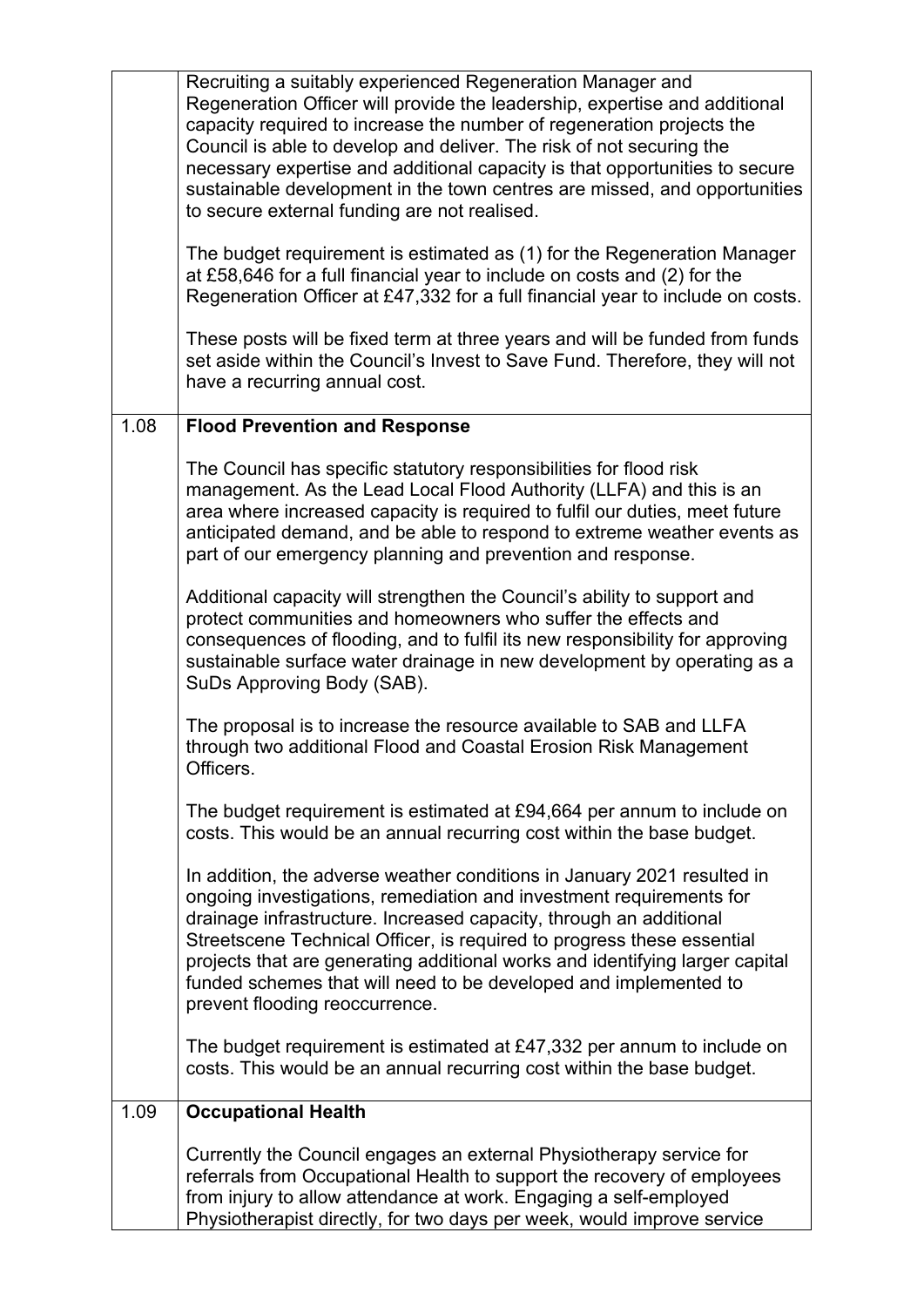|      | availability and the timeliness of treatment, with 16 individual sessions per<br>week on offer to include assessing and reporting on an employee's fitness<br>for work and any modifications required for their role. An enhanced service<br>would support the aims and objectives as set out in our People Strategy.<br>This service could also be offered to key partners e.g. Aura and recharged.                                                                                    |
|------|-----------------------------------------------------------------------------------------------------------------------------------------------------------------------------------------------------------------------------------------------------------------------------------------------------------------------------------------------------------------------------------------------------------------------------------------------------------------------------------------|
|      | The budget requirement is estimated at £34,560 per annum (at £360 per<br>day for 48 weeks per annum with no on costs). There would be some<br>compensatory savings as we would no longer be paying external fees for<br>referrals, estimated at £2,640 per annum and possibly some further<br>savings within portfolios who currently engage external support at a cost<br>within their devolved budget. This would be an annual recurring cost within<br>the base budget less savings. |
| 1.10 | Legal                                                                                                                                                                                                                                                                                                                                                                                                                                                                                   |
|      | As noted above there has been an increase in demand for legal support<br>for key operational functions such as front line enforcement (Planning and<br>Environmental Health). Due to legislative changes there is also increased<br>demand for support with ALN appeals (Education). Creating a Senior<br>Solicitor post will provide the additional capacity required to meet this<br>demand and provide team leader support to the service.                                           |
|      | The budget requirement is estimated at £58,646 for a full financial year to<br>include on costs. There is the potential of a compensatory saving due to a<br>possible minor management streamlining in Democratic Services.                                                                                                                                                                                                                                                             |
| 1.11 | <b>Social Value</b>                                                                                                                                                                                                                                                                                                                                                                                                                                                                     |
|      | The Council has employed a specialist officer to extract social value $- a$<br>form of community benefit - from key contracts with suppliers and<br>constructors. The post is funded on a three year basis from funds set-<br>aside within the Invest to Save fund.                                                                                                                                                                                                                     |
|      | Given the successes made so far in securing social value, and the<br>reinforcement of the importance of social value as an aim within the<br>Council Plan, it is proposed to make the post permanent. If we do not<br>retain specialist capacity then we will fail to achieve the aspirations of the<br>Council Plan.                                                                                                                                                                   |
|      | The budget requirement will be £47,332 per annum as an annual recurring<br>cost within the base budget though the amount required from October<br>2022 when the current fixed term funding expires will be £23,666.                                                                                                                                                                                                                                                                     |
| 1.12 | Other proposals for organisational capacity with less urgency will be<br>considered as part of the draft annual budget for 2022/23. The proposals<br>covered in this report have been brought forward for accelerated approval<br>due to their urgency.                                                                                                                                                                                                                                 |
| 1.13 | The funding package for the posts included within this report is a mixed<br>one. Some posts will be permanent and their costs added to the base<br>budget as an annual recurring cost and some will be time-limited and their<br>costs netted-off against a provision to be made within our Invest to Save                                                                                                                                                                              |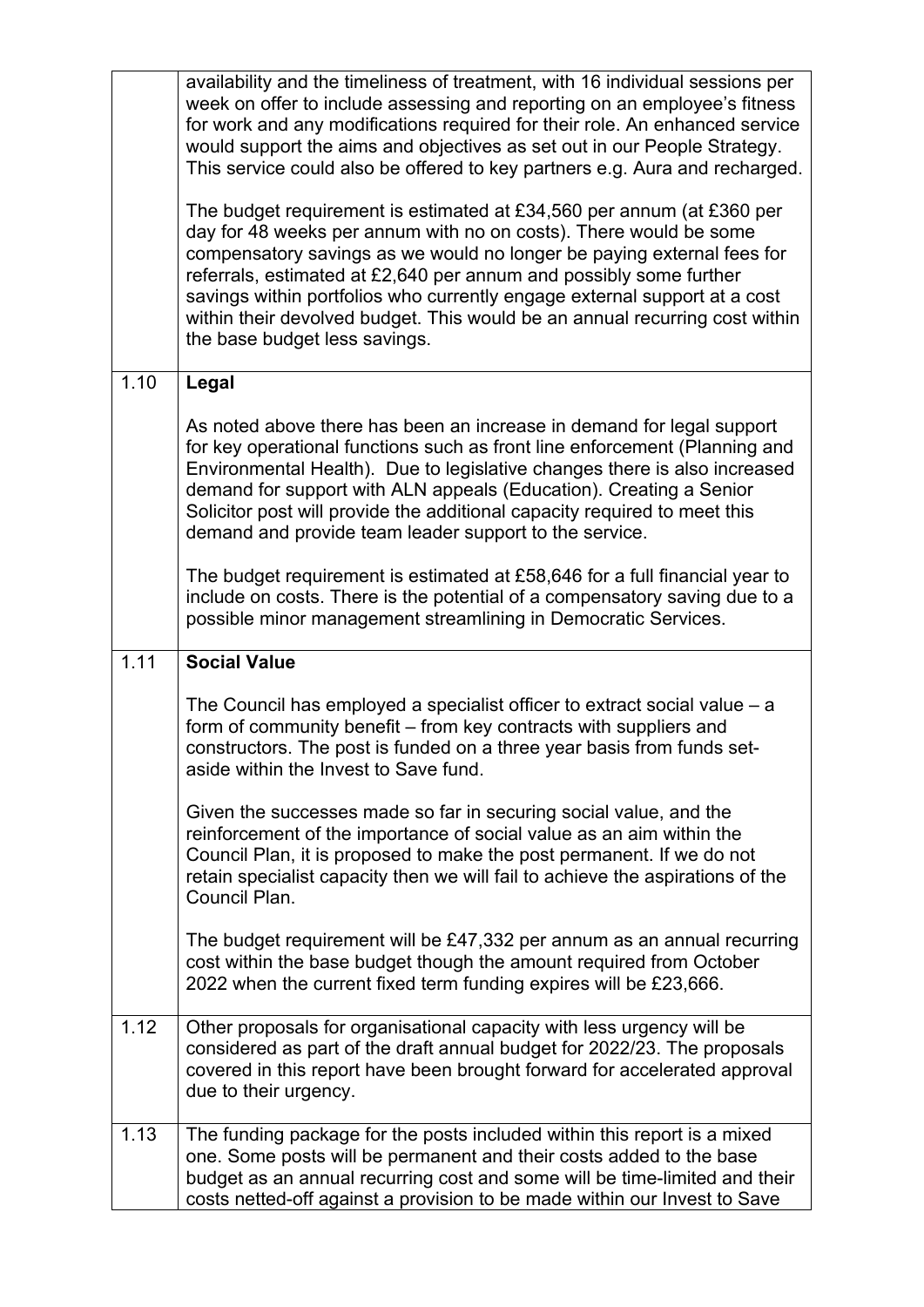| budget. In several cases there will be compensatory savings to subside |
|------------------------------------------------------------------------|
| the new positions.                                                     |

| 2.00 | <b>RESOURCE IMPLICATIONS</b>                                                                                                                                                                                                                                                                                                                                                                                                                                                                                                                                                                                                                                                                               |                  |                    |                                                      |
|------|------------------------------------------------------------------------------------------------------------------------------------------------------------------------------------------------------------------------------------------------------------------------------------------------------------------------------------------------------------------------------------------------------------------------------------------------------------------------------------------------------------------------------------------------------------------------------------------------------------------------------------------------------------------------------------------------------------|------------------|--------------------|------------------------------------------------------|
| 2.01 | The cumulative cost of the proposals can be contained within a budget<br>uplift of £500,000 in a full financial year. There will be limited cost impacts<br>within the 2021/22 financial year due to the time it takes to complete job<br>design and evaluation, and then recruit and appoint to new post. The<br>existing post of Social Value has funding which will time-expire in mid-<br>2022/23 so the proposal to make it permanent will have a nil cost impact in<br>2021/22 and a part impact only in 2022/23.<br>The full financial implications are set out in Table 1.<br>The costs falling in 2021/22 would be recorded as an in-year budget<br>pressure to be met from reserves as required. |                  |                    |                                                      |
| 2.02 | <b>Table 1: Financial Implications</b>                                                                                                                                                                                                                                                                                                                                                                                                                                                                                                                                                                                                                                                                     |                  |                    |                                                      |
|      | Service/Function                                                                                                                                                                                                                                                                                                                                                                                                                                                                                                                                                                                                                                                                                           | 2021/22<br>(E)   | 2022/23<br>(E)     | <b>Time</b><br>limited<br>funding<br>from I2S<br>(E) |
|      | <b>Environmental Health</b><br>Enforcement                                                                                                                                                                                                                                                                                                                                                                                                                                                                                                                                                                                                                                                                 | 17,717<br>19,594 | 106,300<br>125,167 | N/A<br>N/A                                           |
|      | <b>Regeneration &amp; Town</b><br>Centres                                                                                                                                                                                                                                                                                                                                                                                                                                                                                                                                                                                                                                                                  | $\mathbf 0$      | 0                  | 317,934                                              |
|      | Flood Prevention &<br>Response                                                                                                                                                                                                                                                                                                                                                                                                                                                                                                                                                                                                                                                                             | 23,666           | 141,996            | N/A                                                  |
|      | <b>Occupational Health</b>                                                                                                                                                                                                                                                                                                                                                                                                                                                                                                                                                                                                                                                                                 | 31,910           | 31,910             | N/A                                                  |
|      | Legal                                                                                                                                                                                                                                                                                                                                                                                                                                                                                                                                                                                                                                                                                                      | 9,774            | 58,646             | N/A                                                  |
|      | <b>Social Value</b>                                                                                                                                                                                                                                                                                                                                                                                                                                                                                                                                                                                                                                                                                        | 0                | 23,666             | 47,332                                               |
|      | <b>Total</b>                                                                                                                                                                                                                                                                                                                                                                                                                                                                                                                                                                                                                                                                                               | 102,661          | 487,685            | 365,266                                              |

21/22 Costs assume a start date of 1<sup>st</sup> February 2022 as a guideline. This may be earlier or later for each post depending on the speed of job design and recruitment.

21/22 Occupational Health costs reflect that there is currently no dedicated budget, with reliance on cost codes being provided by referring services. 22/23 Costs to be included in MTFS Forecast for 22/23 – Some amendment needed to current forecast.